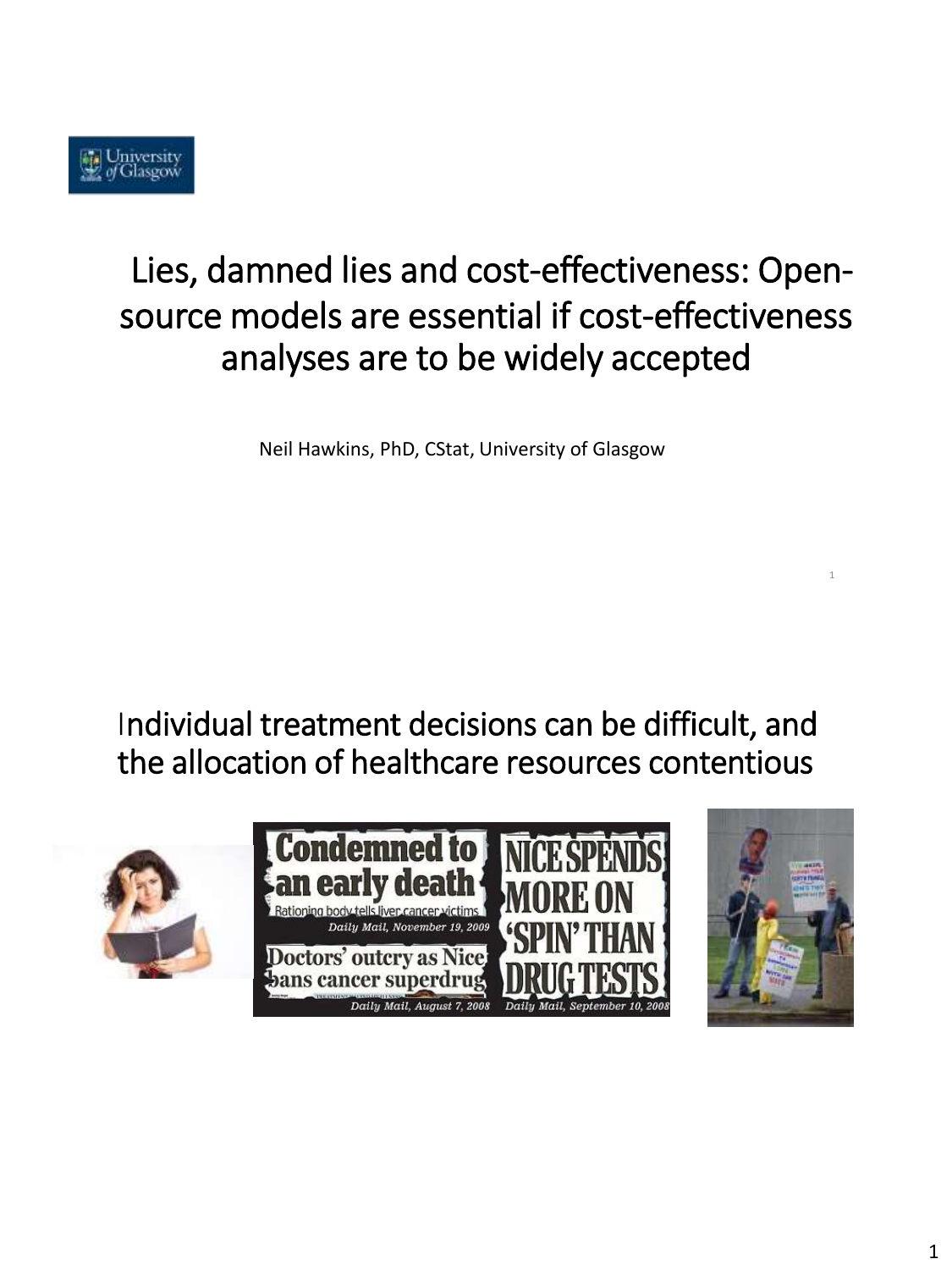## Models can be very useful in this process

- They synthesise evidence in an attempt recreate the "perfect" clinical trial
- They allow us to predict the future and estimate the total value of a technology
- They allow us to make trade-offs

## But I, and others, are often skeptical of model results







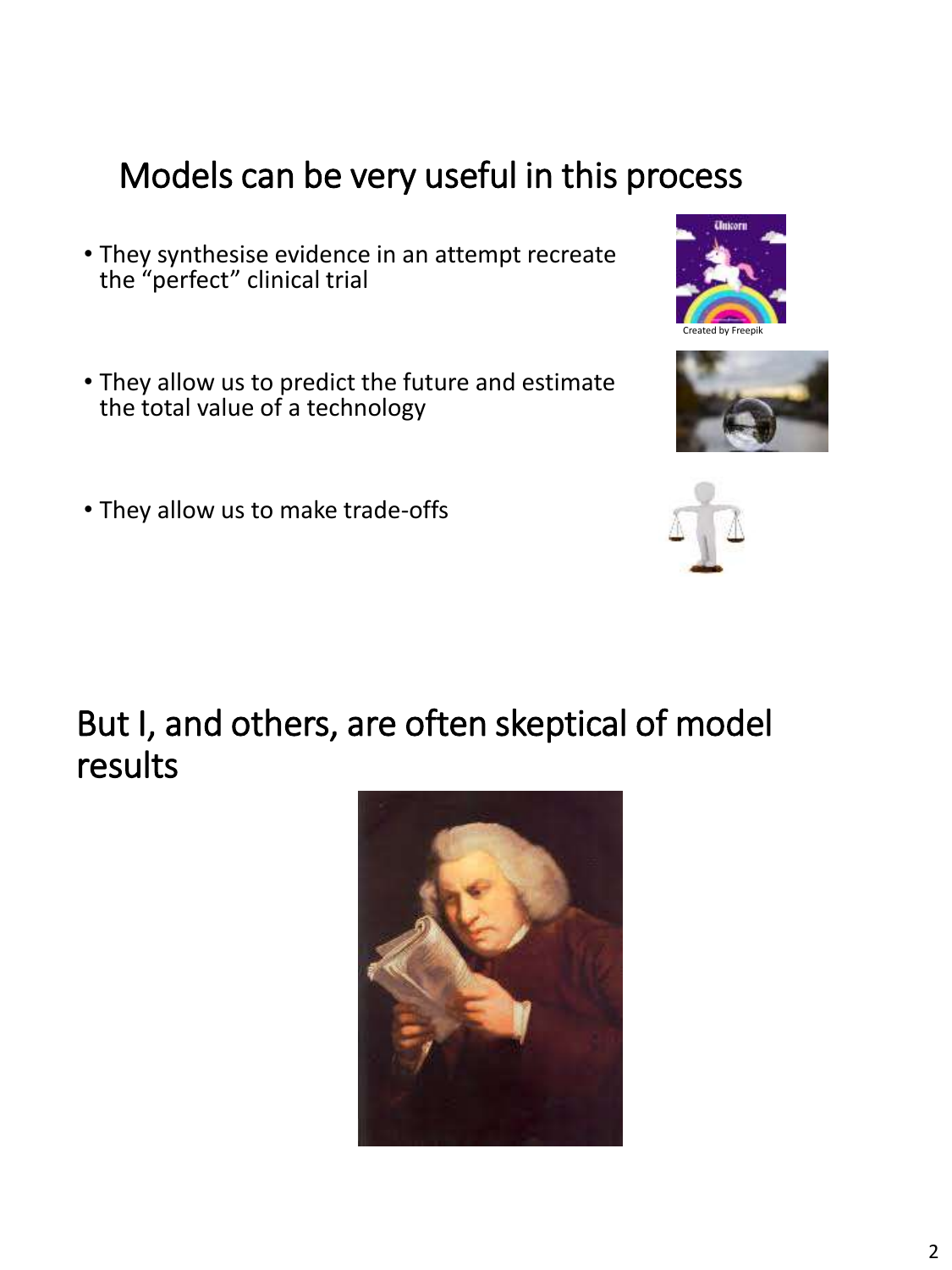## They can be complicated, and may lack transparency



## There are inevitable uncertainties, results are contestable, and judgements required



|   | la fina vag stamites services in tres between it<br>health autome                                                                                                        |
|---|--------------------------------------------------------------------------------------------------------------------------------------------------------------------------|
| ū | Negative moremental cost effectiveness ratios favouring<br>use of technology or, in case of cost minimisation<br>analysis, sheaper from allernative technology           |
|   | From £1 to £1x 000                                                                                                                                                       |
|   | From £15 001 to £30 000                                                                                                                                                  |
|   | Most than £50,000                                                                                                                                                        |
|   | Nooative meramental post effectiveness ratios not<br>favouring use of technology or, in case of cost<br>renewsation analysis, more oxpenses than allumativ<br>tachnology |

Miners AH. Comparing estimates of cost effectiveness submitted to the National Institute for Clinical Excellence (NICE) by different organisations: retrospective study. BMJ [Internet]. 2005;330(7482):60–5.

Category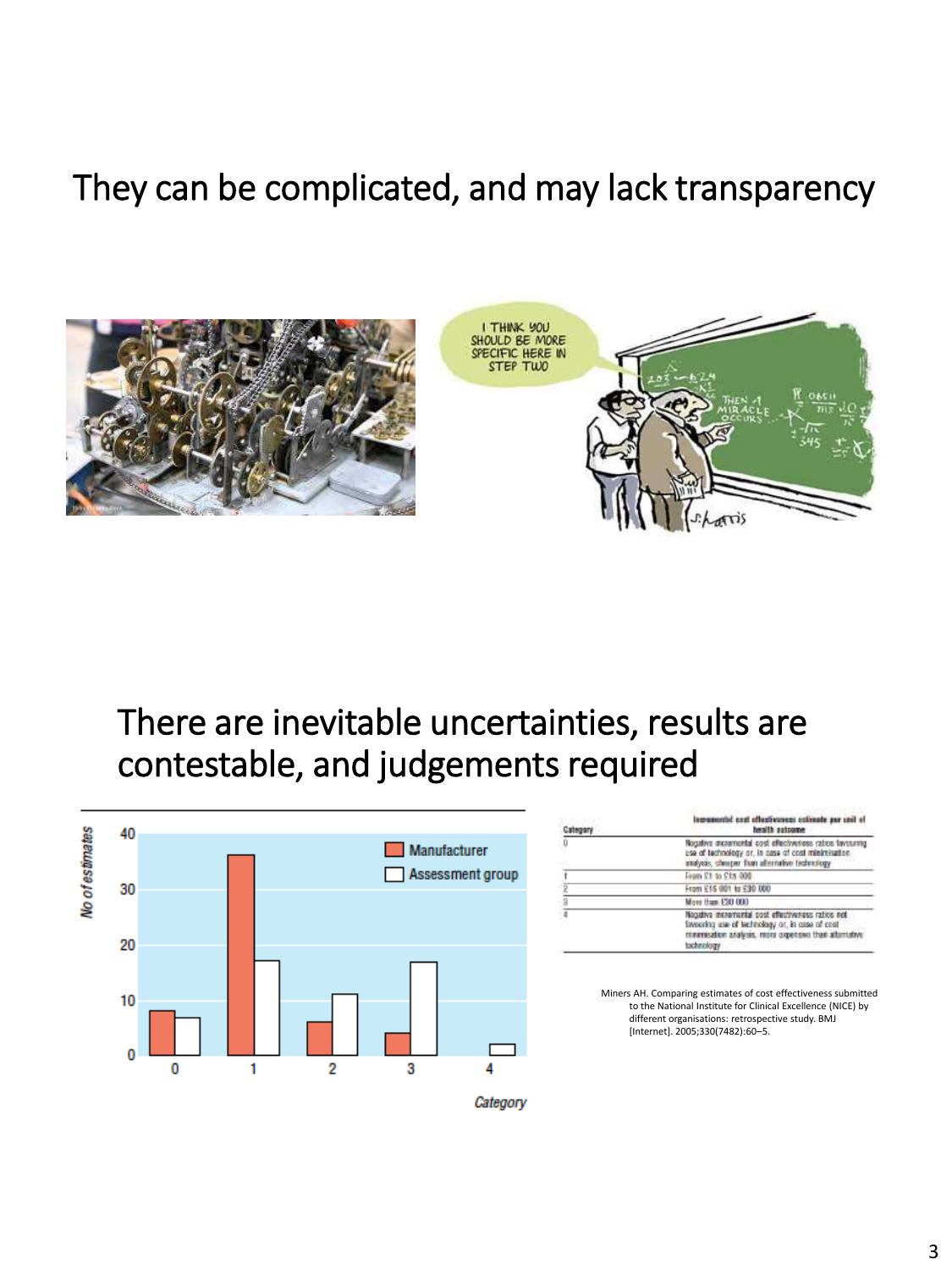#### Those developing models may not be viewed as impartial

• "Some [cost-effectiveness analyses] are funded by companies that hope these analyses will put their products in a favourable light. Companies might even use particularly favourable analyses to jusify the prices of new drugs"

NEJM Editorial on Journals Publication Policy for cost-effectiveness Analysis 1994

• "The ICER cost-effectiveness model systematically underestimates CV risk, and is not directly applicable to the population most likely to receive PCSK9i's"

Amgen Response to ICER report<https://bit.ly/2ICdRfe>

#### Sunlight (or open source) is said to be the best of disinfectants\*



**\*Louis Dembitz Brandeis (Supreme Court Associate Justice)**

"To enhance the credibility and the value of health economic analyses, we argue that the computer model source code underlying these analyses should be made publicly available. Only with open publication is it possible for others to assess whether alternative assumptions, beyond those examined by the model authors, alter the model's findings…Making source code available shines a light on these otherwise black boxes and facilitates their complete evaluation and understandability"

Cohen JT, Wong JB. Interpretation of Cost-Effectiveness Analysis ? A Response. Medical Care 2017;55(11):912–4.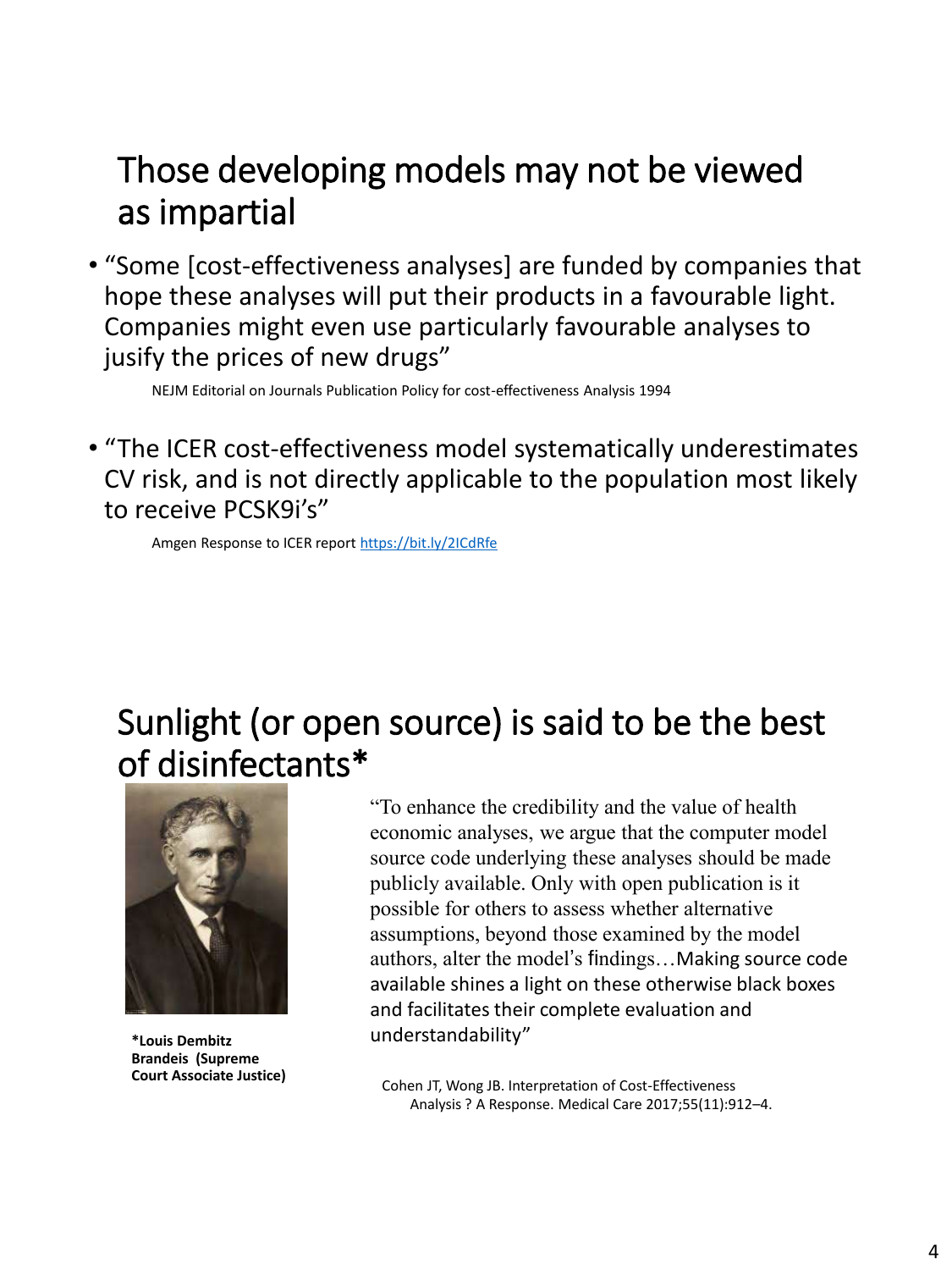# The UK Courts seem to agree (eventually)

"The problem is that, without the fully executable model, a consultee cannot check whether there are variables to which the model is particularly sensitive and make informed representations accordingly. As Mr Pannick put it graphically in reply, the consultee is left making shots in the dark, in circumstances where the **light** could so easily be switched on."

"The view I have come to is that, notwithstanding NICE's considered position to the contrary (to which in itself I am prepared to give some weight), **procedural fairness** does require release of the fully executable version of the model. "

UK Court of **Appea**l: Lord Justice Richards. https://www.nice.org.uk/guidance/ta111/documents/ruling-court-of-appealorder-of-relief2

## Open source models support a socially just system of healthcare resource allocation

Characteristics of procedural justice according to Dolan et al.:

- **1. Voice**
- **2. Neutrality**
- **3. Consistency**
- **4. Accuracy**
- **5. Reversibility**
- **6. Transparency**

Dolan et al. J Econ Behav Organ 2007;64:157-170